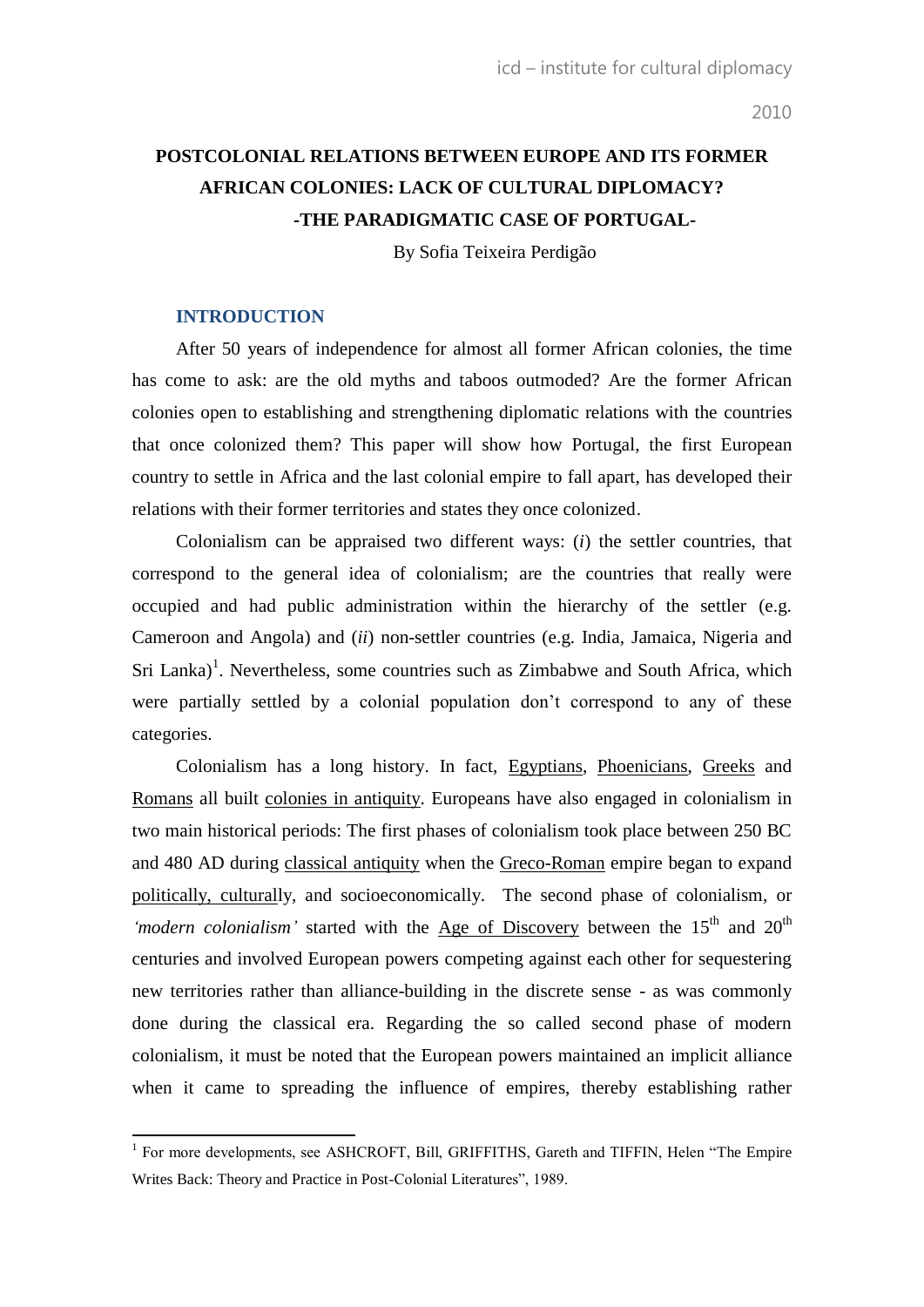sophisticated imperial networks throughout the world. In the meantime [Portugal](http://en.wikipedia.org/wiki/Portugal) and [Spain](http://en.wikipedia.org/wiki/Spain) discovered new lands across the oceans and established new trading posts.

For some<sup>2</sup>, it is this building of colonies across oceans that differentiates colonialism from other types of [expansionism.](http://en.wikipedia.org/wiki/Expansionism) These new lands were divided between the [Portuguese Empire](http://en.wikipedia.org/wiki/Portuguese_Empire) and [Spanish Empire,](http://en.wikipedia.org/wiki/Spanish_Empire) first by the papal bull *[Inter Caetera](http://en.wikipedia.org/wiki/Inter_caetera)* and then by the [Treaty of Tordesillas](http://en.wikipedia.org/wiki/Treaty_of_Tordesillas) (1494) and the [Treaty of Zaragoza \(1529\).](http://en.wikipedia.org/wiki/Treaty_of_Zaragoza_(1529)) In  $17<sup>th</sup>$ century other empires emerged: [British Empire,](http://en.wikipedia.org/wiki/British_Empire) the [French colonial empire](http://en.wikipedia.org/wiki/French_colonial_empire) and the Dutch [Empire.](http://en.wikipedia.org/wiki/Dutch_Empire) It also featured the establishment of some Swedish colonies [overseas](http://en.wikipedia.org/wiki/Swedish_overseas_colonies)  and a [Danish colonial empire.](http://en.wikipedia.org/wiki/Danish_colonial_empire) In the late  $18<sup>th</sup>$  and early  $19<sup>th</sup>$  century, due to the American [Revolutionary War](http://en.wikipedia.org/wiki/American_Revolutionary_War) and the spread of independence claims across Latin America, the colonial empires movement had slown down, at least within the Americas. Nevertheless, within the African continent new and old powers continued to establish new colonies after this period, including the [German colonial empire](http://en.wikipedia.org/wiki/German_colonial_empire) and the [Belgian](http://en.wikipedia.org/wiki/Belgian_colonial_empire)  [colonial empire.](http://en.wikipedia.org/wiki/Belgian_colonial_empire) After the [First World War,](http://en.wikipedia.org/wiki/World_War_I) the victorious [allies](http://en.wikipedia.org/wiki/Allies_of_World_War_I) divided up the German colonies and much of the Ottoman Empire between themselves as League of Nations states. These territories were divided into three classes according to how quickly it was deemed that they would be ready for independence. However, [decolonization](http://en.wikipedia.org/wiki/Decolonisation) outside of the Americas didn"t happen until after the [Second World War.](http://en.wikipedia.org/wiki/Second_World_War) In 1962, the [United](http://en.wikipedia.org/wiki/United_Nations)  [Nations](http://en.wikipedia.org/wiki/United_Nations) set up a [special committee on decolonization,](http://en.wikipedia.org/wiki/Special_Committee_on_Decolonization) often called the "Committee of 24" to encourage this process.

Whether colonization is viewed as negative (e.g. virulent diseases, unfair social relations, exploitation, and enslavement) or positive (e.g. build of infrastructures, medical advances, institutions settlement, and technological advancements) its deep impact in both cultures (the settlers and the colonies) is undeniable and the world had undergone tremendous changes. In the  $20<sup>th</sup>$  century, the African independence movement started to gain momentum and spread throughout the continent. Most of the western European powers were weakened as a result of the Second World War. Therefore, the African insurrection against the European domination gained further prominence.

<sup>&</sup>lt;sup>2</sup> See, v.g., HART, Jonathan, "Comparing Empires: European Colonialism from Portuguese Expansion to the Spanish-American War", Palgrave MacMillan, New York, 2003 and SAUER, [Elizabeth,](http://www.amazon.com/s/ref=ntt_athr_dp_sr_1?_encoding=UTF8&sort=relevancerank&search-alias=books&field-author=Elizabeth%20Sauer) "Imperialisms: Historical and Literary Investigations, 1500-1900", Palgrave MacMillan, New York, 2004.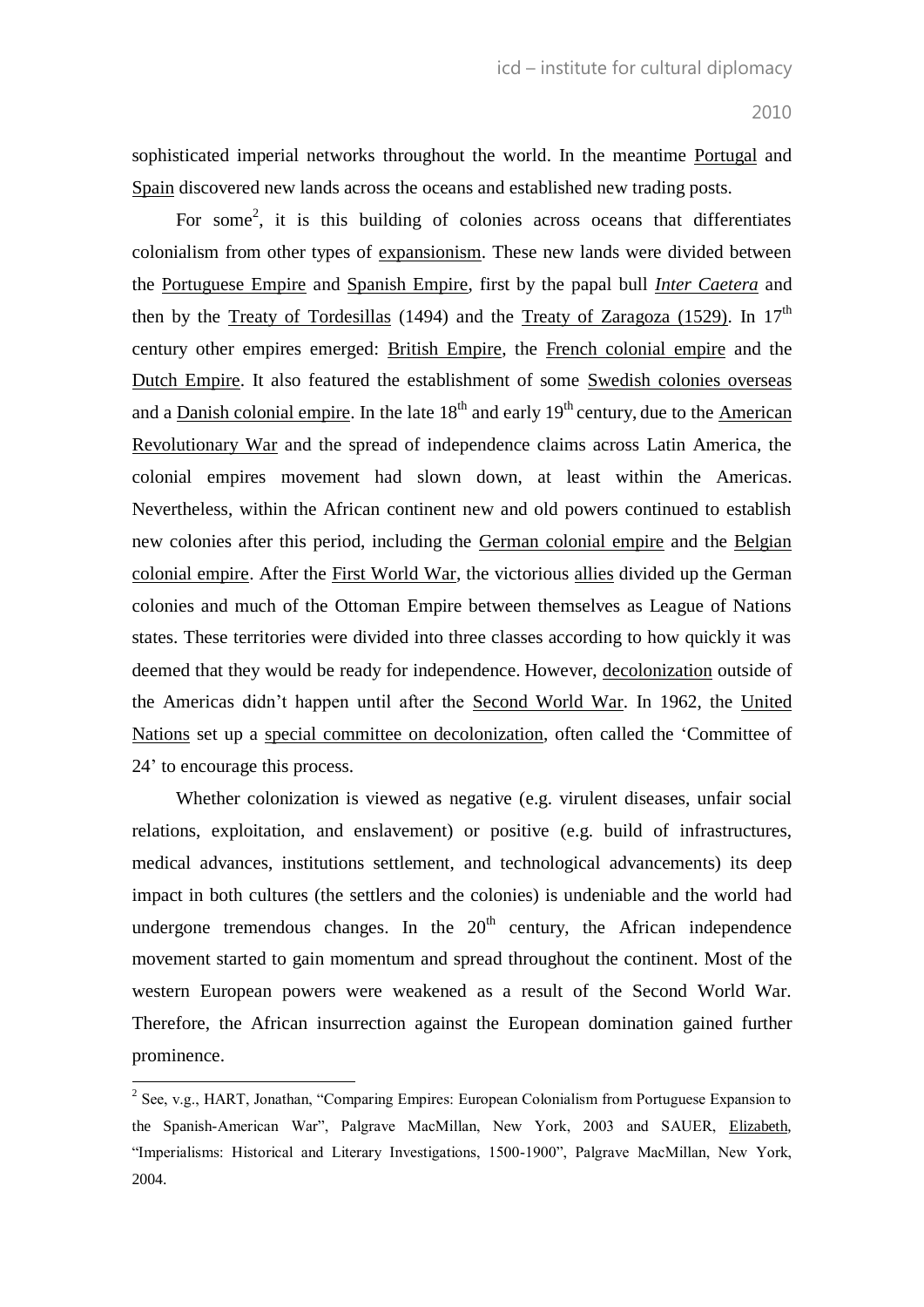| Country                      | <b>Colonial Power</b>          | Year of Independence |
|------------------------------|--------------------------------|----------------------|
| Libya                        | Turkey, Italy                  | 1951                 |
| Egypt                        | Great Britain                  | 1922/1936/1953       |
| Sudan                        | <b>Great Britain</b>           | 1956                 |
| Tunisia                      | France                         | 1956                 |
| Morroco                      | France, Spain                  | 1956                 |
| Ghana                        | Great Britain                  | 1957                 |
| Guinea                       | France                         | 1958                 |
| Cameroon                     | France, Grat Britain           | 1960                 |
| Senegal                      | France                         | 1960                 |
| Togo                         | France                         | 1960                 |
| Mali                         | France                         | 1960                 |
| Madagascar                   | France                         | 1960                 |
| Democratic Republic of Congo | Belgium                        | 1960                 |
| Somalia                      | Italy, Great Britain           | 1960                 |
| Benin                        | France                         | 1960                 |
| Niger                        | France                         | 1960                 |
| <b>Burkina Faso</b>          | France                         | 1960                 |
| Côte d'Ivoire                | France                         | 1960                 |
| Chad                         | France                         | 1960                 |
| Central African Republic     | France                         | 1960                 |
| Congo                        | France                         | 1960                 |
| Gabon                        | France                         | 1960                 |
| Nigeria                      | <b>Great Britain</b>           | 1960                 |
| Mauritania                   | France                         | 1960                 |
| Sierra Lione                 | <b>Great Britain</b>           | 1961                 |
| South Africa                 | <b>Great Britain</b>           | 1910/1931/1961       |
| Tanzania                     | Germany, Great Britain         | 1961                 |
| Rwanda                       | Germany, Belgium               | 1962                 |
| Burundi                      | Germany, Belgium               | 1962                 |
| Algeria                      | France                         | 1962                 |
| Uganda                       | <b>Great Britain</b>           | 1962                 |
| Kenya                        | <b>Great Britain</b>           | 1963                 |
| Malawi                       | <b>Great Britain</b>           | 1964                 |
| Zambia                       | Great Britain                  | 1964                 |
| Gambia                       | <b>Great Britain</b>           | 1965                 |
| <b>Botswana</b>              | <b>Great Britain</b>           | 1966                 |
| Lesotho                      | <b>Great Britain</b>           | 1966                 |
| Mauritius                    | Great Britain                  | 1968                 |
| Swaziland                    | Great Britain                  | 1968                 |
| <b>Equatorial Guinea</b>     | Spain                          | 1968                 |
| Guinea-Bissau                | Portugal                       | 1973                 |
| Mozambique                   | Porugal                        | 1975                 |
| Cape Verde                   | Portugal                       | 1975                 |
| Comoros                      | France                         | 1975                 |
| São Tomé and Princípe        | Portugal                       | 1975                 |
| Angola                       | Portugal                       | 1975                 |
| Seychelles                   | Great Britain                  | 1976                 |
| Diibouti                     | France                         | 1977                 |
| Zimbabwe                     | <b>Great Britain</b>           | 1980                 |
| Namibia                      | Germany, South Africa          | 1990                 |
| Eritrea                      | Italy, Great Britain, Ethiopia | 1993                 |
| Sahrawi Republic             | Spain                          | 1976/Currently       |

| <b>Figure 1</b> – The Independence of the African Colonies during the $19th$ Century <sup>3</sup> |  |  |
|---------------------------------------------------------------------------------------------------|--|--|
|                                                                                                   |  |  |

<sup>&</sup>lt;sup>3</sup> See LEWIN, Arthur, "Africa is Not a Country, It's a Continent", 1991.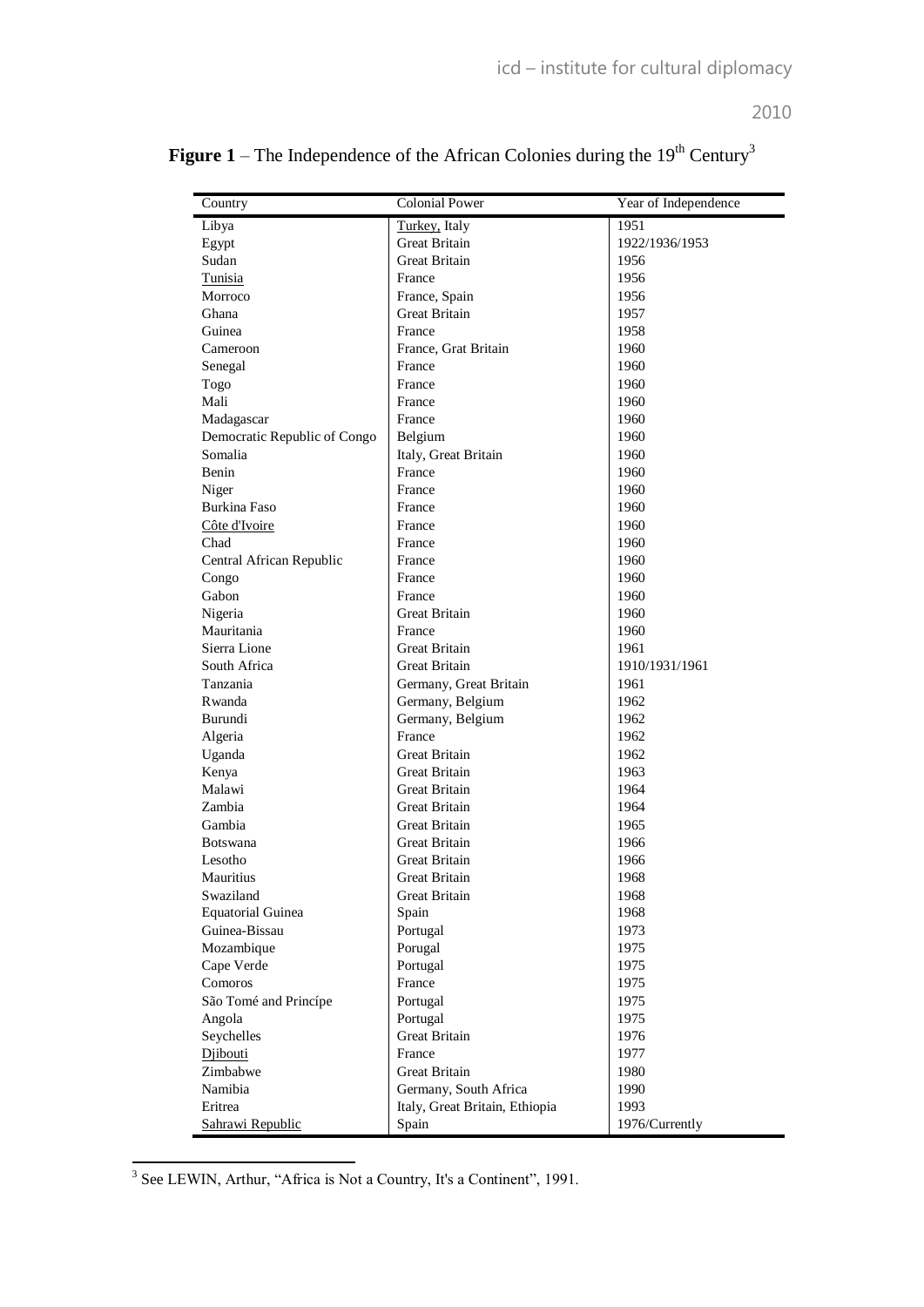As the table shows, the 1960's a large increase of independence agreements were reached. With Portugal, all Portuguese-African colonies did achieve their independence after the fall of «*Estado Novo*» (New Regime) which took place during 1974, except for Guinea-Bissau. This also put an end to the colonial war which began in 1961 and took place in Angola, Mozambique and Guinea-Bissau. Despite the new independence for some African countries which were involved in the civil wars, apart from being a minority, the African image in the western media was presented in a negative light. The instability caused by ethnic conflicts dragged some countries<sup>4</sup> into economic bankruptcy and put a dark mist on the "dream of freedom", while nowadays Africa is continent that is experiencing a surge in mobility among Africans settling in other African states as well as migrating to Europe. This trend will continue in the future as African states develop, and migration opportunities to Europe become available.

## **CASE STUDY: PORTUGAL**

Some authors and politicians<sup>5</sup>, either in Portugal, or in former Portuguese-African colonies, stated that the process of decolonization was not correctly driven. One of the arguments proposed is the fact that in the agreements that led to the independence of the colonies, it was not guaranteed to the people living there, except for those with Portuguese nationality. By acting in such a way, they tried to justify the exodus of the Portuguese residents, nevertheless, the situation was not that simple. An example of the injustice was that black Africans were denied access to higher education. This led to a vicious social cycle: for a black African it was virtually impossible to reach management positions in companies or institutions. , This contributed towards increasing social tension within the former colonies. By the time of the independence establishment, this tension was very difficult to control. However, both sides were facing their own challenges as Portugal was ruled by a dictatorship regime and when democracy was re-established, an under-developed country had to be rebuilt. Yet

 4 Such as Mauritania, Senegal, Kenya, Tanzania, Zaire, Zimbabwe and Benin, for example.

<sup>&</sup>lt;sup>5</sup> Including, Ramalho Eanes, António de Spínola (former Portuguese Presidents).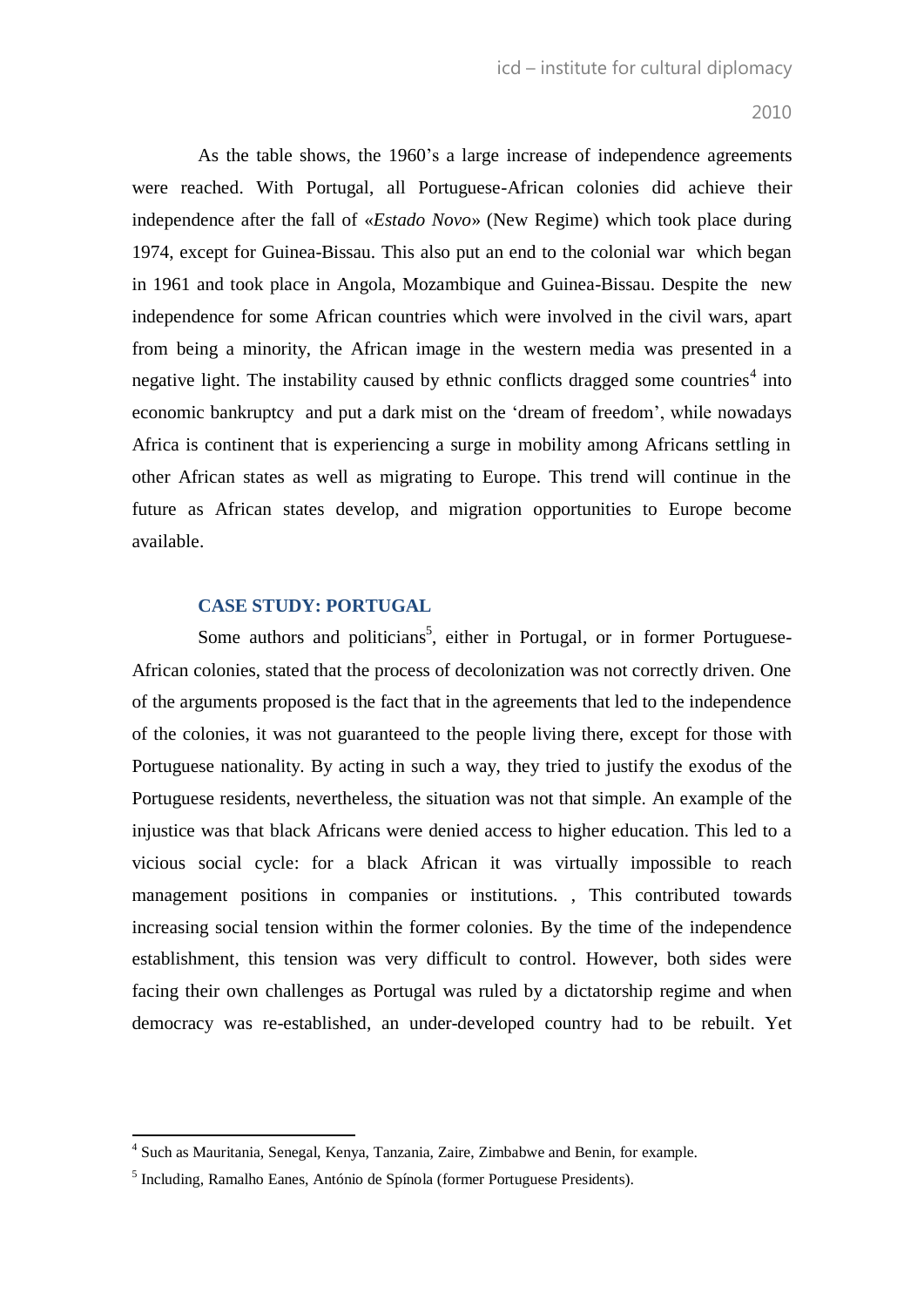despite all the challenges that Portugal was facing, many of the former African colonies were eager for social change<sup>6</sup>.

In addition, the colonial war turned made things much worse than the racial tension. The colonial war was the first taboo between Portugal and the former African colonies as the traumas settled in both blocks. The Portuguese army was mostly comprised of unqualified troops,<sup>7</sup> and were not prepared to face such a conflict. For some of them it was the first time that a soldier had ever held a gun. In the countries where the war occurred, thousands of innocent civilians were killed. During the 1974 Carnation Revolution the Portuguese troops abandoned the battle, but unfortunately, this didn"t translate into peace for these countries. This event always seemed like a forbidden topic, and the lack of dialogue seemed to represent the first step for misunderstanding.

The colonial war had much more dramatic outcomes in Guinea as opposed to Angola or Mozambique as during the conflict those countries were relatively safe. It was possible to circulate throughout the territory and the respective institutions were functioning normally. After the Colonial War, Portugal granted sovereignty to its former colonies, the respective Independence Movements without any period of transition. This was a second political mistake on the part of Portugal, and the first wound that was felt by the local population. (the war itself didn"t correspond to the will of the common Portuguese citizen, but only the expression of the dictatorship) $8$ .

When the Portuguese troops withdrew, the state security was not guaranteed, so violent acts continued to take place. The rivalry among the Independence Movements continued to increase Justas they all sought power for themselves. The instability, threats and violent episodes frightened the people and they abandoned the territory en

 6 This is one fallacy that almost all newly independent countries fell in. Social changes need time to settle. And, considering particularly the Portuguese case, that was a dictatorship by then, this was even more difficult.

 $<sup>7</sup>$  But, by male civilians that were forced to join the army.</sup>

<sup>&</sup>lt;sup>8</sup> Something that can be assed by the number of Portuguese and white Africans affiliated in those movements like UNITA, MPLA or FREMLINO.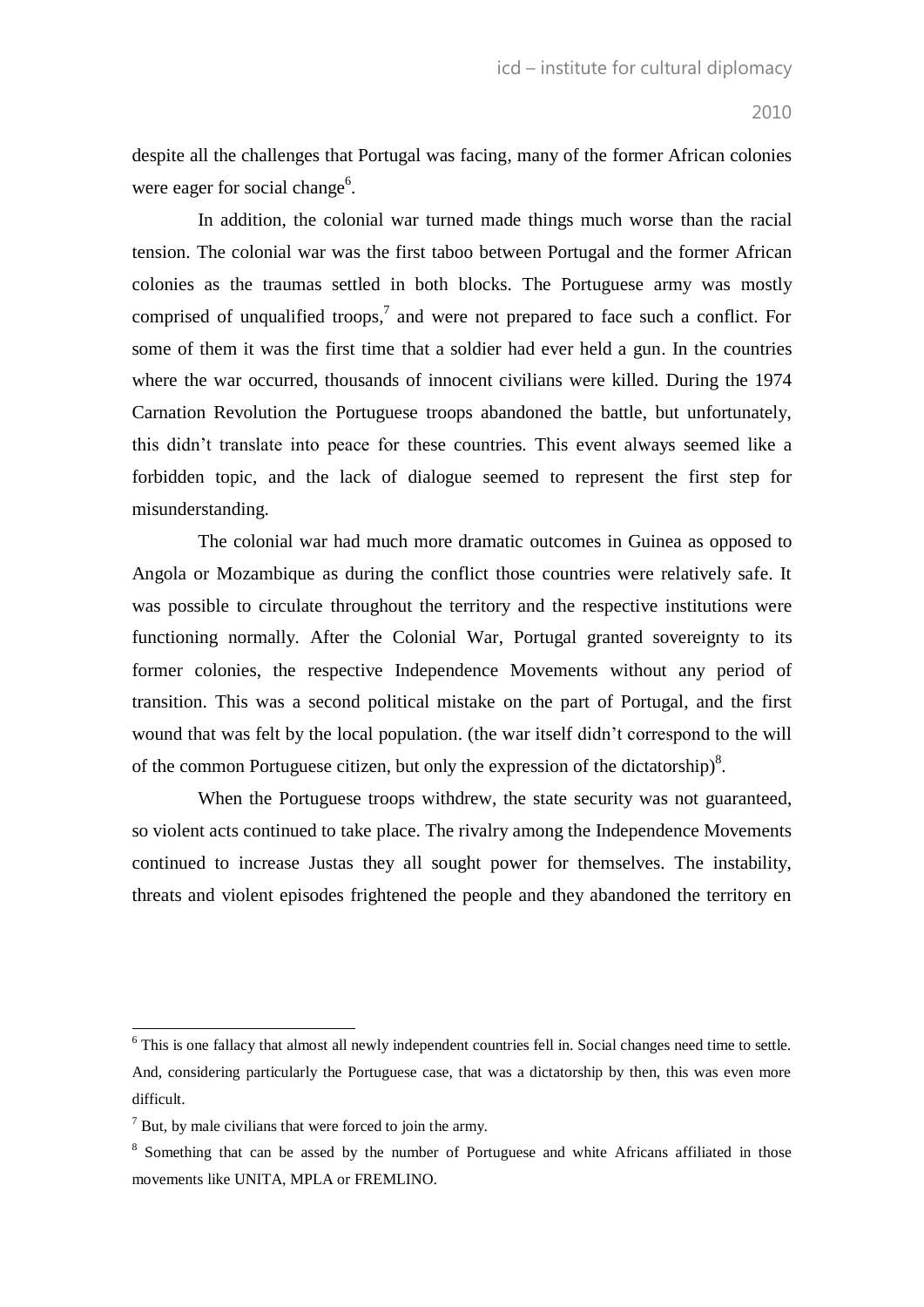masse. They went back to Portugal and were referred to as "*Retornados*" («the Returned Ones» $)^9$ .

The Independence Movements gained traction after the revolution, they stopped forcing members to fight, and opened the doors for those who wanted to join, regardless of political beliefs or social background<sup>10</sup>. The solitary goal was to increase the number of members so they could increase their political force.

*Retornados* returned to Portugal, a land that was not their own (many people were born in Africa, and grew up in the countries colonized by Portugal). They had to leave behind all of their possessions and returned with nothing $^{11}$ .

Meanwhile, Portugal was facing the typical challenges associated with a revolution: political and economic instability. It was poor, illiterate and becoming an increasingly isolated country, and this process is still taking place today**.** 12 .

Nevertheless, Portugal could have offered political support, not towards the Independence Movement, but simply by taking the responsibility of their common past, and directing its efforts to avoid the imminent civil war. This fact evolved into such a taboo for both Portuguese and African people that it remains an obstacle for mutual understanding over the past 30 years $^{13}$ .

Despite the fact of various ethnic problems, the Portuguese African colonies had attained a national hegemony. Therefore, the civil conflicts resulted in ideological and political reasons which added to historical motivations $14$ .

However, it was a different situation in the case of Timor. Indonesia took over after the revolution in Portugal and the absence of its political reaction, and the

<sup>9</sup> Observe that this departure en mass was beyond the racial tension. The *Retornados* were white, black, mixed, Portuguese or Africans. This was main due to political instability, rather than for anti-colonialism ideals. And the denomination «*Retornado*» was and still being criticized. In fact, people were not returning to their home lands, they were actually refugees. About this topic, see MATOS, Helena, "Retornados: A palavra possível nasceu há 35 anos (I)", *in* Público, that also depicts the lack of political and mediatic attention to this problem.

 $10$  Note that this «new members» was mainly composed by teenagers with social problems.

<sup>11</sup> For a personal report, see http://retornados.home.sapo.pt/.

 $12$  Despites the joint of European Union in 1986, Portugal still one of the poorest countries in Europe.

<sup>&</sup>lt;sup>13</sup> Specially with Angola, Mozambique and Guinea. In these countries social and political disturbance was due to Portugal"s attitude of leaving the territory without ensuring the necessary stability.

<sup>&</sup>lt;sup>14</sup> See, Zaqueu A. Zengo on Angolan case.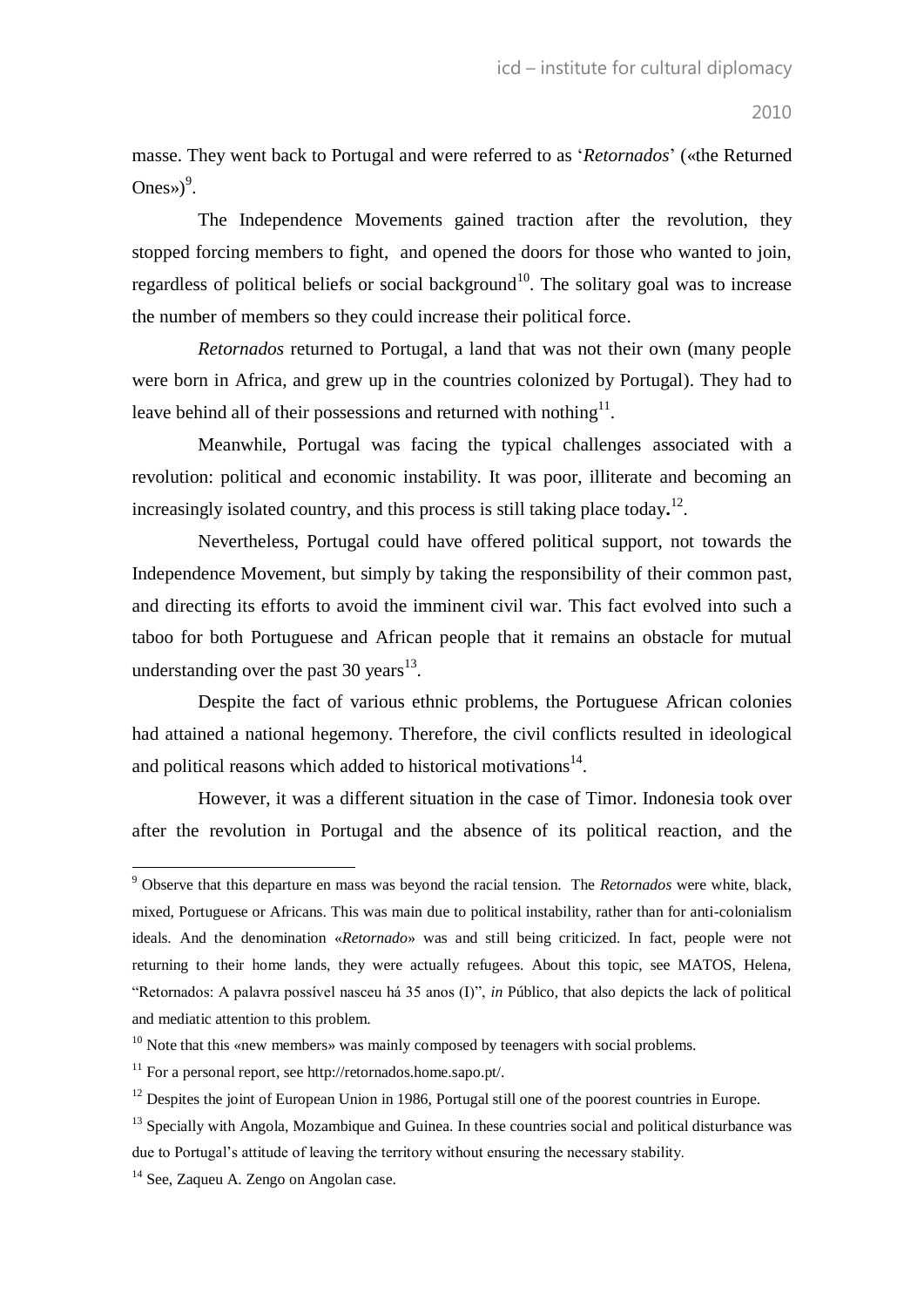international community not taking a lead role, led to Timor becoming overtaken by Indonesia. This has become a taboo for both Portuguese and Timorese, even to this day.

During the past thirty years, Portugal has received thousands of immigrants from its former colonies. With their countries of origin going through complicated situations due to civil war or political instability, they sought refuge in Portugal. the state had the same language, and the cultural proximity seemed a perfect place to start a new life. But, as time progressed, Portugal didn"t redeem itself from the mistakes they made in the past.

A lot of issues regarding the immigrant's integration started to be raised as time went by. The political powers were not concerned with it, and they didn"t take the necessary social measures to solve this problem. Several slums were built around the metropolitan area of Lisbon, and most of its residents were immigrants from the former Portuguese-African colonies. This lack of social support, along with a very rigid Nationality Law<sup>15</sup> tarnished the image of Portugal. People felt abandoned and then *personas non gratas* in a country that had a historical obligation of receiving them and working towards integrating them socially. However, it took a long time for Portugal to address this problem,<sup>16</sup> and this created a gap between Portugal and its former compatriots. Despite the fact that they were living in the same country, they were separated by an absence of social integration policies and an unfair nationality law.

**Figure** 2 – Foreign population residing legally in Portugal for main nationalities<sup>17</sup>

<sup>&</sup>lt;sup>15</sup> Law number 37/81, of October  $3<sup>rd</sup>$  (deeply modified in 2006). It imposed hard and strict requirements for one's to have access to Portuguese nationality. Practically, only the ascendency principle was in force and the particular conditions of those that emigrated from the former colonies were not safeguarded.

<sup>&</sup>lt;sup>16</sup> As Mark Donfried (Institute for Cultural Diplomacy's co-founder) says, "recognizing our failures and mistakes can really strengthen the bonds between us rather than only state our successes and accomplishments".

<sup>&</sup>lt;sup>17</sup> Source: Instituto Nacional de Estatítica (INE) – www.ine.pt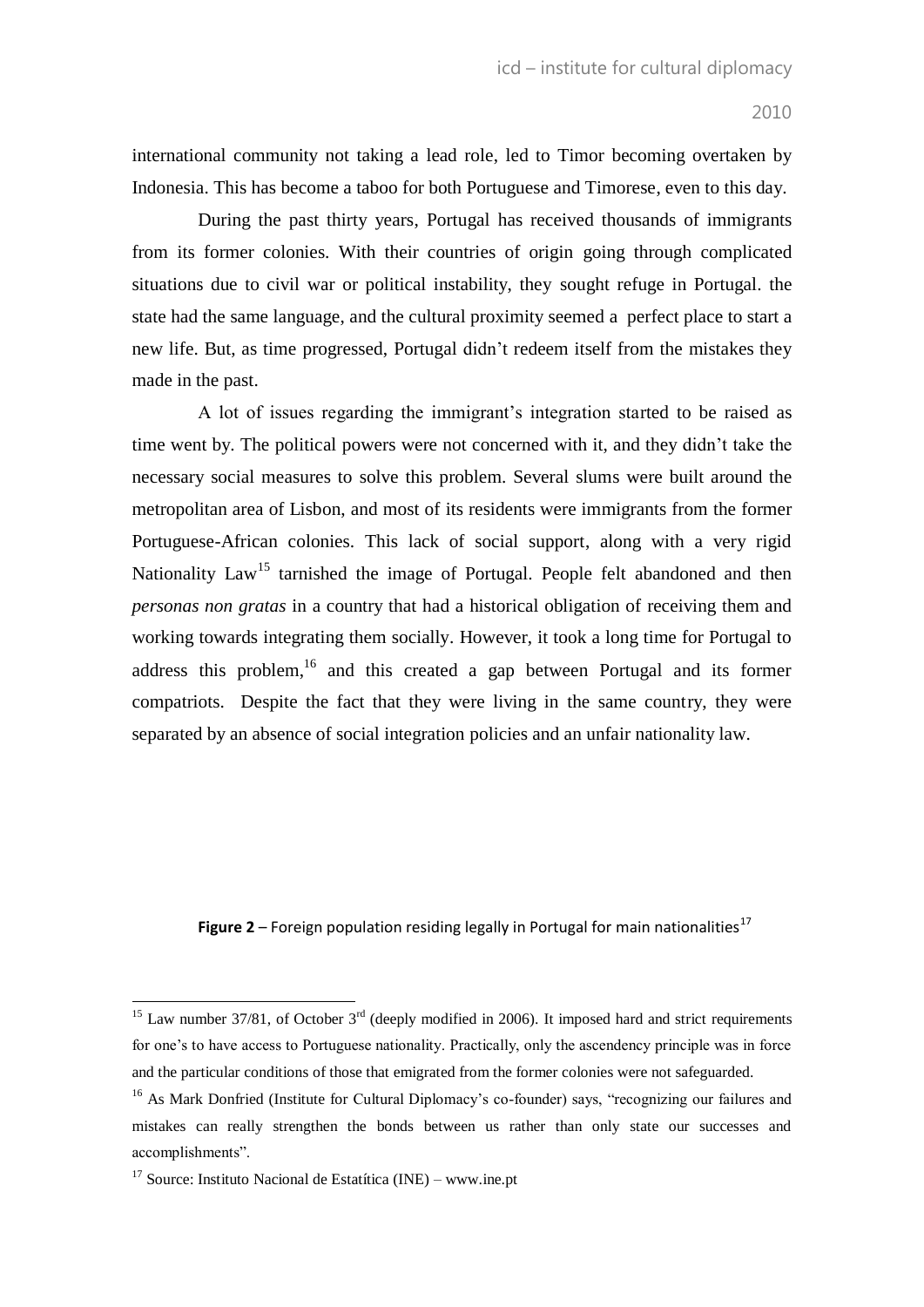

Angola used to represent the largest immigrant presence in Portugal. Today, they have been overtaken by Brazilians, however this has become a very recent trend. There is also an increasing number of immigrants from the eastern European countries such as Ukraine, Romania and Moldova.

The public discussion on integration problems with migrants took place after an unfortunate incident. On June  $10^{th}$  2005, several people were robbed by a group of people in a well-known beach called Carcavelos, which is located just outside Lisbon . All TV channels and newspapers reported on this incident, but the facts were not reported as they really happened and were distorted by misconceptions. It was reported that this mass robbery was carried out by five hundred black individuals!<sup>18</sup>. This event and subsequent reporting resulted in instant panic about the immigrants' presence in Portugal was created. However, after the police investigated this crime further, it was concluded that a small group of young delinquents started a fight and took advantage of the chaos created and started to rob and attack other people. It was also concluded that the media falsely reported the numbers because the majority of beachgoers were black, and they were running away from the confusion trying to save themselves. Nevertheless, because of their race they were portrayed as criminals by the local media

 $18$  This reported was later disclaimed by the police:

[http://jn.sapo.pt/paginainicial/interior.aspx?content\\_id=504380,](http://jn.sapo.pt/paginainicial/interior.aspx?content_id=504380) but the Portuguese image was already stained. See, CARVALHEIRO, José Ricardo, "Etnicidade e os Media: o "arrastão" de Carcavelos na Imprensa, Observatório Journal, 5, 2008, pp. 297-323, available in:

http://www.obercom.pt/ojs/index.php/obs/article/viewFile/133/160.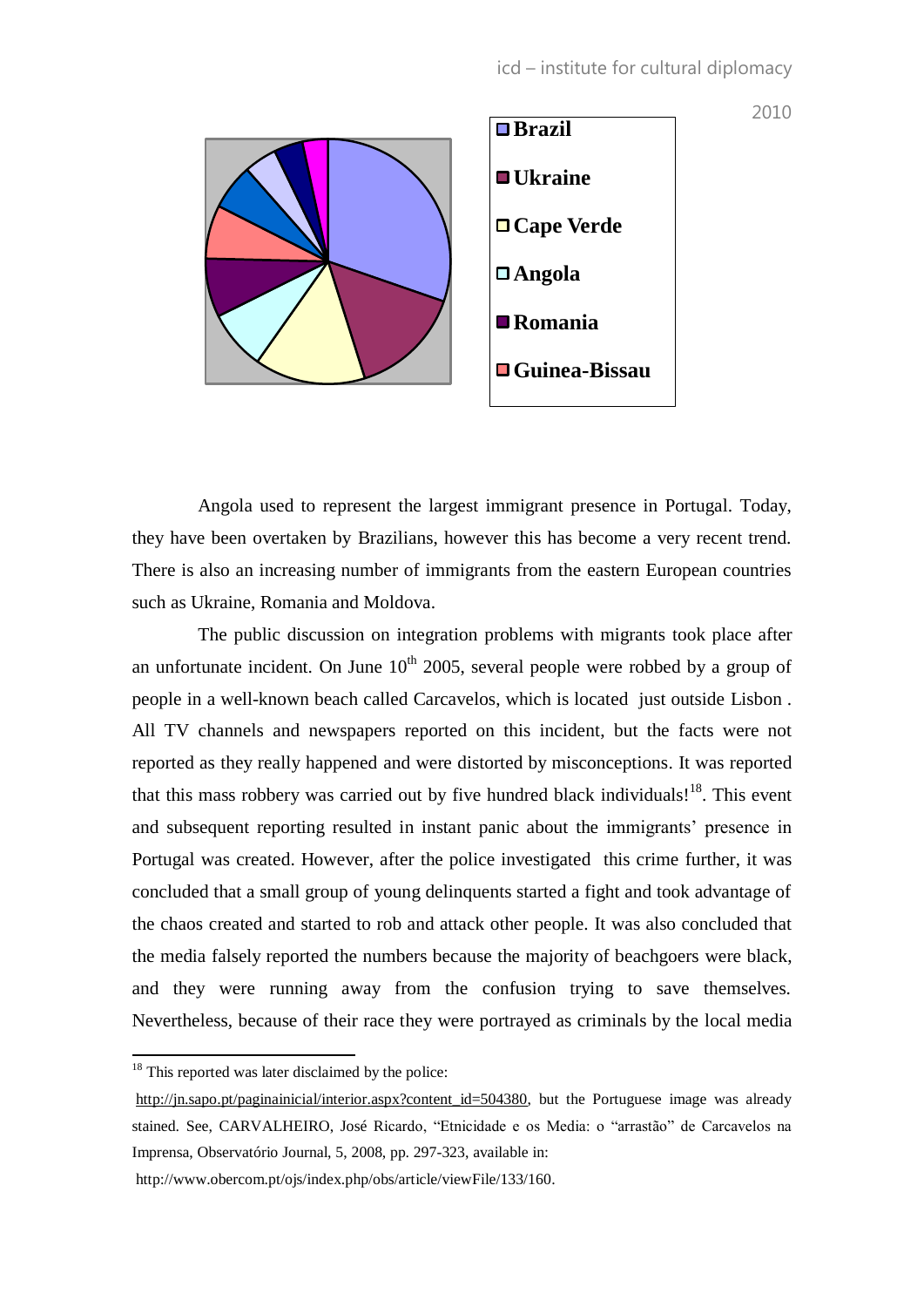which led to the reinforcement of prejudices which already existed in Portuguese society. The aftermath culminated with parliamentary discussions about the second generation of immigrants. They were teenagers and young adults, that had lived their whole lives in Portugal, but were not entitled to the Portuguese nationality. The nationality law was altered in  $2006<sup>19</sup>$  and it's now easier for people from former Portuguese African Colonies to be granted Portuguese nationality.

In the past few years the political and economic relations between Portugal and Angola<sup>20</sup> have experienced a significant improvement, due in large part to the rise of Angola's<sup>21</sup> economy. In 2003 Portugal was the third largest foreign investor in Angola (After Russia and the British Virgin Islands), with an investment of 752 million EUR (nearly 11 % of the total of the approved investment). As a result of the growing interest of the Portuguese business community in Angola, the rate of exports for Portuguese goods to Angola began to rise, and represented the ninth destination for Portuguese exports. Diplomatically, both countries have also improved their relations. And in the past four years, there have been four separate official state visits. In 2006 and 2008, José Sócrates, Portuguese Prime-Minister, visited Angola; 2009, José Eduardo dos Santos visited Portugal, his first visit to Portugal in thirty years of power; and, 2010, Cavaco Silva, Portuguese President, visited Angola. Before 2006, only two State visits took place. This was a clear sign of proximity between the two countries.

#### **A RELATION WITH FUTURE**

 $\overline{a}$ 

The great affinity between Portugal and the PALOP, established during the colonial era, is obvious at the cultural, religious and linguistic level and constitute an

<sup>&</sup>lt;sup>19</sup> Nowadays, besides the ascendency principle the attribution of the nationality is applicable to individuals born within Portuguese territory, children of foreign parents that reside in Portugal for at least six years or if the children in question complete the elementary school in Portugal, which previously was not possible. There are also special requirements for Portuguese speaking countries nationals.

 $20$  Here portrayed as a positive example of improvements in the relation between Portugal and its former African colonies.

 $21$  That lately has registered one of the highest economic growing rates in the world. Source: IndexMundi (www.indexmundi.com).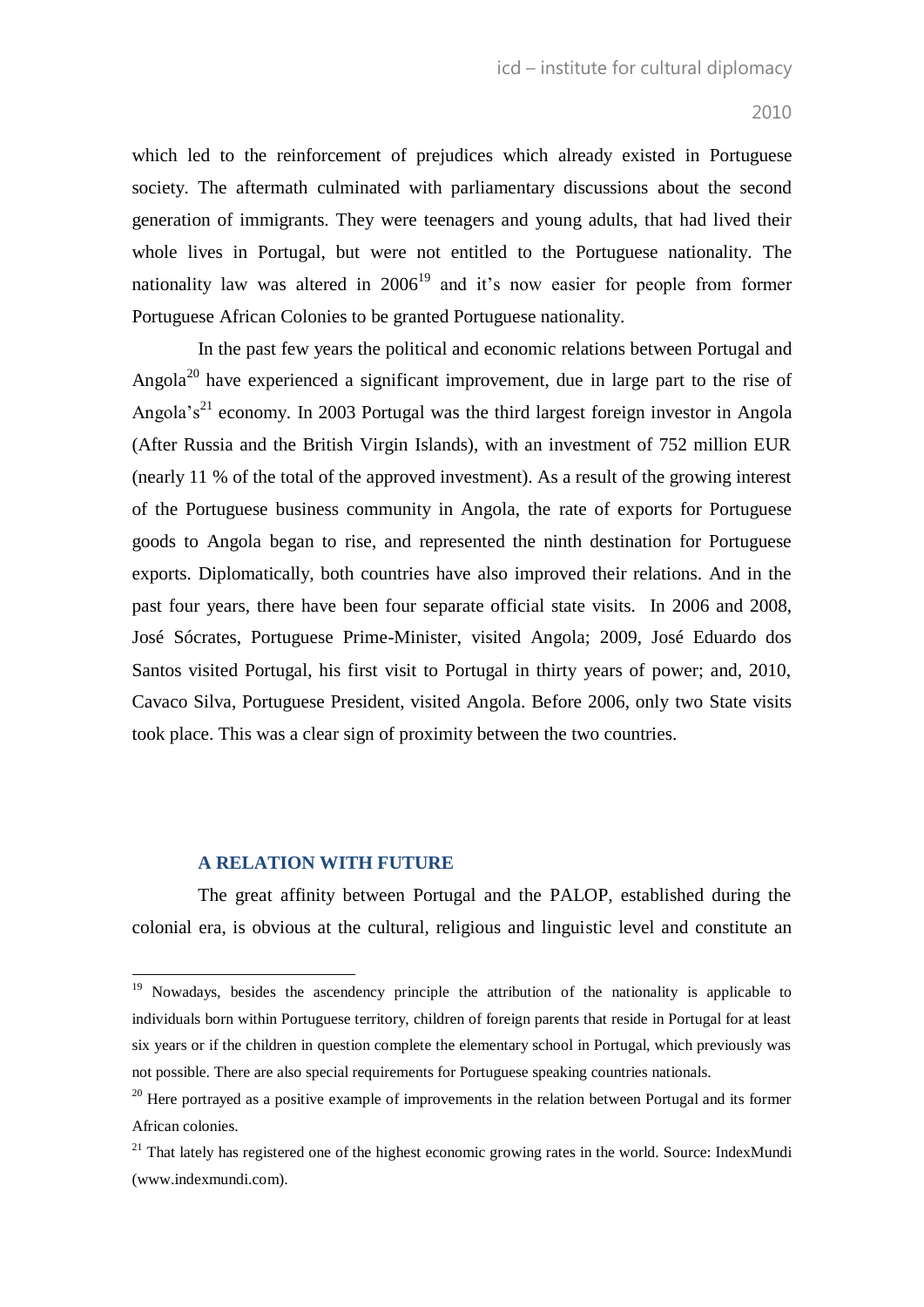important anchor in maintaining the bonds between both states. Portugal"s attempt to strengthen the relation with PALOP can be assessed by its active involvement in international organizations and by the celebration of bilateral agreements, mainly with Angola.

The bilateral relation between Portugal and PALOP can be sustained by four cornerstones<sup>22</sup>: The first is the sharing of a common language that increases the likelihood of interchange, once the mutual understanding is implicit in the cultural proximity. The second cornerstone is the existence of the *Community of the Countries of Portuguese Language*<sup>23</sup> (CPLP) which represent a platform for strengthening economic and cultural relations among its members. The third cornerstone is the current level of economical integration, in terms of commercial exchanges and IDE, which is an important network for experience, knowledge, competition, market and legal structure levels. The fourth cornerstone relays the existence of certain private and public institutions<sup>24</sup>, that are entitled to advise Portuguese foreign investment finance and give priority to PALOP.

So, the legacy remains and the direction seems to be the reinforcement of relations between Portugal and its counter partners both diplomatically and economically. But the proximity of cultures can be a stronger cultural bridge in the future, depending on political There is great potential to be achieved towards a better understanding, multi-lateral commitment and on building a fairer and peaceful society.

## **BIBLIOGRAPHY**

<sup>&</sup>lt;sup>22</sup> See, Fábio André Lagoa Pereira (2009), pp. 13.

<sup>23</sup> In Portuguese: Comunidade dos Países de Língua Portuguesa.

<sup>24</sup> Such as AICEP (that stands for *Agência para o Investimento e Comércio Externo de Portugal* - Agency for the Foreign Investment and Trade of Portugal), the SOFID (*Sociedade para o Financiamento do Desenvolvimento* – Society for the Development Finance) or ELO (*Associação Portuguesa para o Desenvolvimento Económico e a Cooperação* – Portuguese Association for the Economic Development and Cooperation).